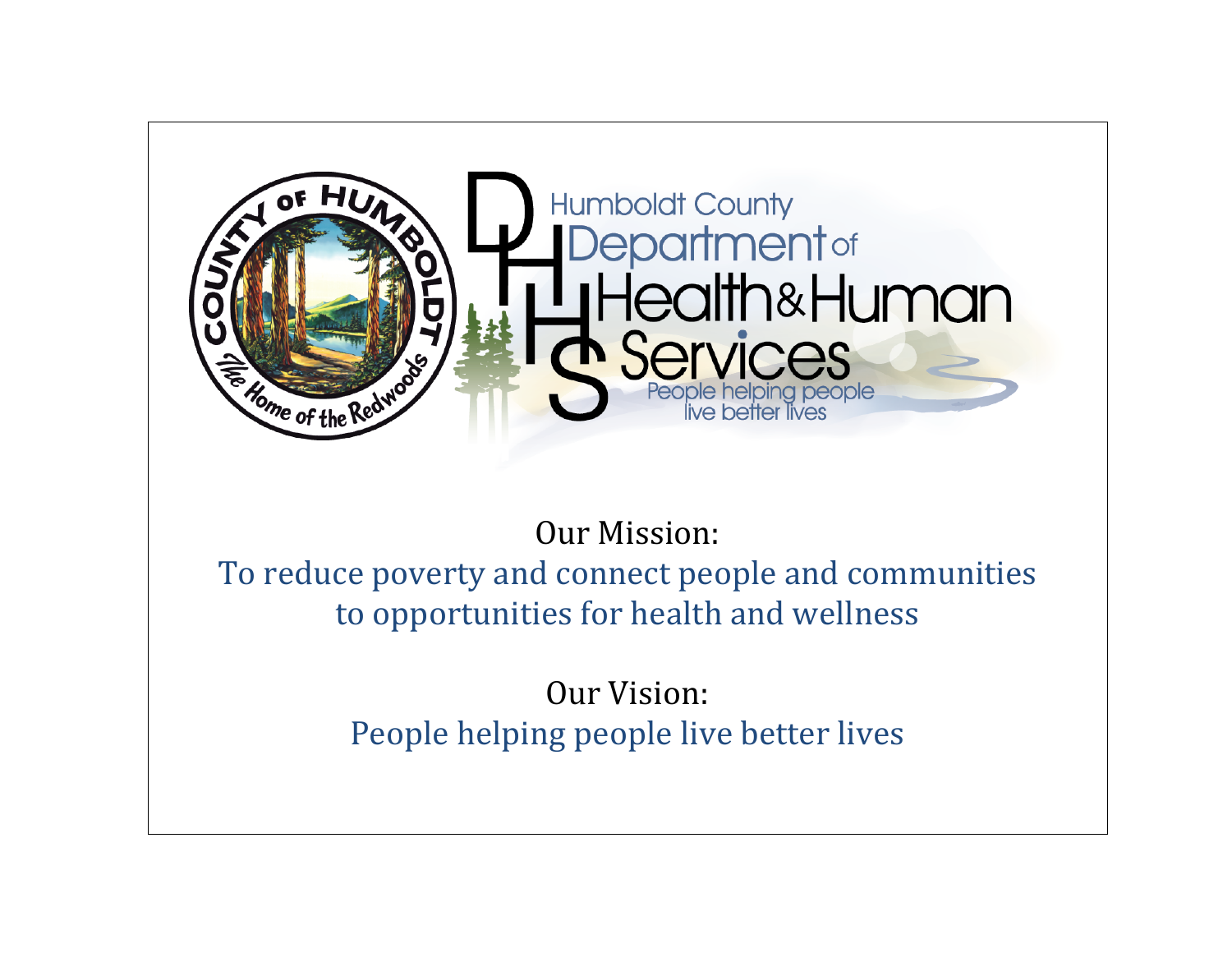## **Achieving Our Mission**

### **Strengthening the foundation to get things done**

Use the department's Operating Principles to guide decision-making

#### **Measure what matters**

- Use data to define problems and consider solutions
- Measure success of interventions using data
- Share data with staff, community and partners.

#### **Maximize funding**

- As effective stewards of public funds, maximize impact through efficient, cost-effective programs and services
- Leverage partnerships to maximize community benefit

#### **Use the right tools the right way**

- Align tools, processes and policy to the mission and vision
- Draft procedures that are meaningful to the user
- Streamline processes to help us meet our mandates
- Involve the people closest to the work



### **Operational Principles:**

Our integrated programs for children, families and adults deliver coordinated, efficient services.

These services focus on client and community strengths and emphasize prevention, resiliency, recovery and hope.

We collaborate with clients in their recovery and tailor our services to fit the values and needs they identify.

Our programs are evidence-based and outcome-driven to ensure quality and accountability.

We value and nurture our partnerships with community stakeholders.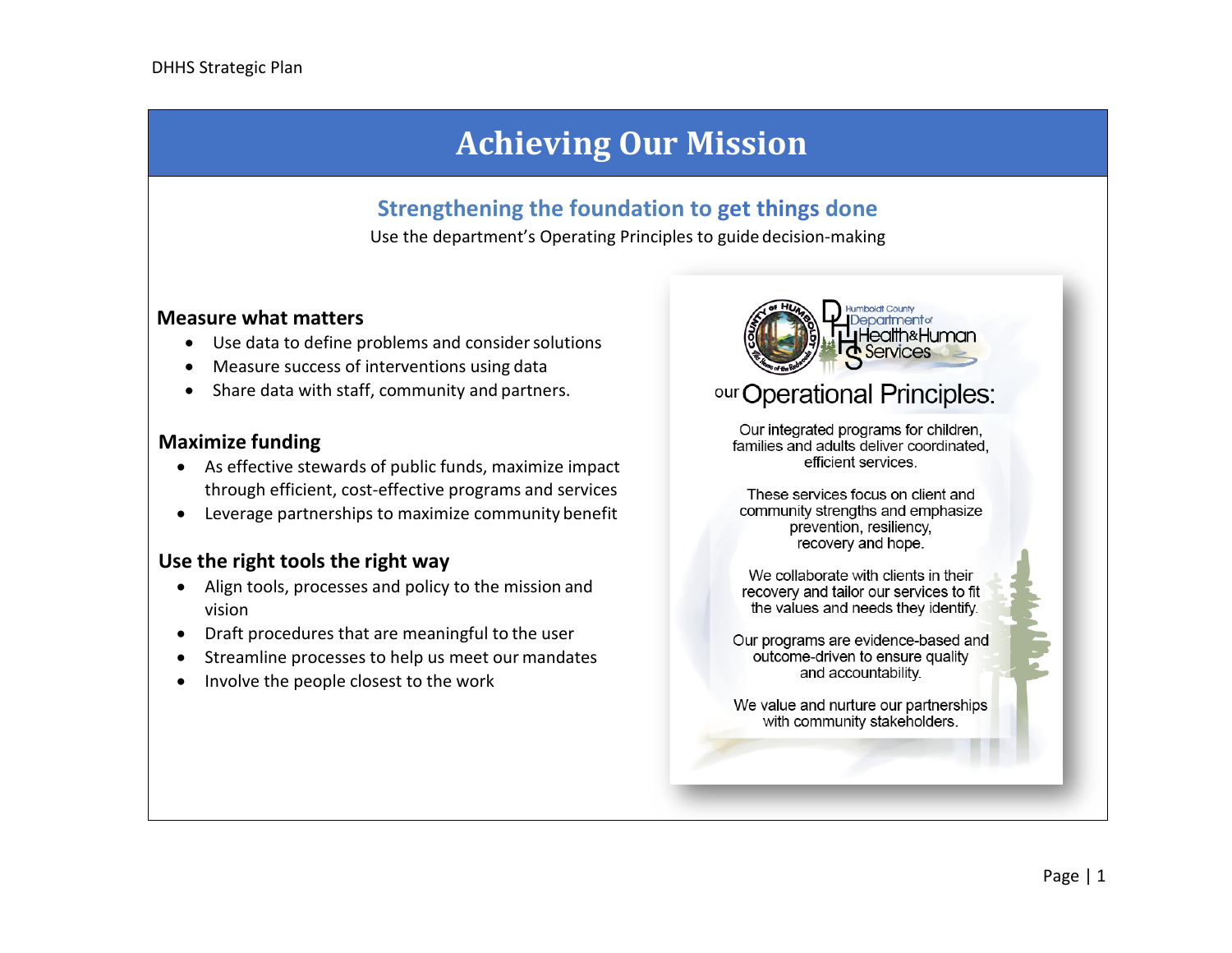## **Focusing on Prevention**

### **Promoting equitable opportunities for health and wellness in communities through prevention and early intervention**

#### **Use data to inform decision-making**

- Use population health data to identify and understand leading health concerns
- Examine disparities in health data to effectively prioritize and target strategies to promote health equity
- Compile and share data through a regular Community Health Assessment

#### **Adopt a collective impact approach**

• Work with partners to develop a mutual action plan to improve community health, implement and monitor progress

Collective Impact brings people together in a structured way to achieve social change.

#### **Move strategies upstream**

- Work to reduce the need for crisis services
- Prioritize prevention and early intervention strategies that build resilience for children
- Support solutions to the root causes of poor health
- Work in partnership to identify and implement strategies from all bands of the [Spectrum of](https://www.preventioninstitute.org/tools/spectrum-prevention-0) [Prevention,](https://www.preventioninstitute.org/tools/spectrum-prevention-0) including:
	- 1. Strengthening individual knowledge and skills
	- 2. Promoting community education
	- 3. Educating providers
	- 4. Fostering coalitions and networks
	- 5. Changing organizational practices
	- 6. Influencing policy and legislation

Health equity means that everyone has a fair and just opportunity to be as healthy as possible. This requires removing obstacles to health such as poverty, discrimination, lack of access to good jobs with fair pay, quality education and housing, safe environments, and health care.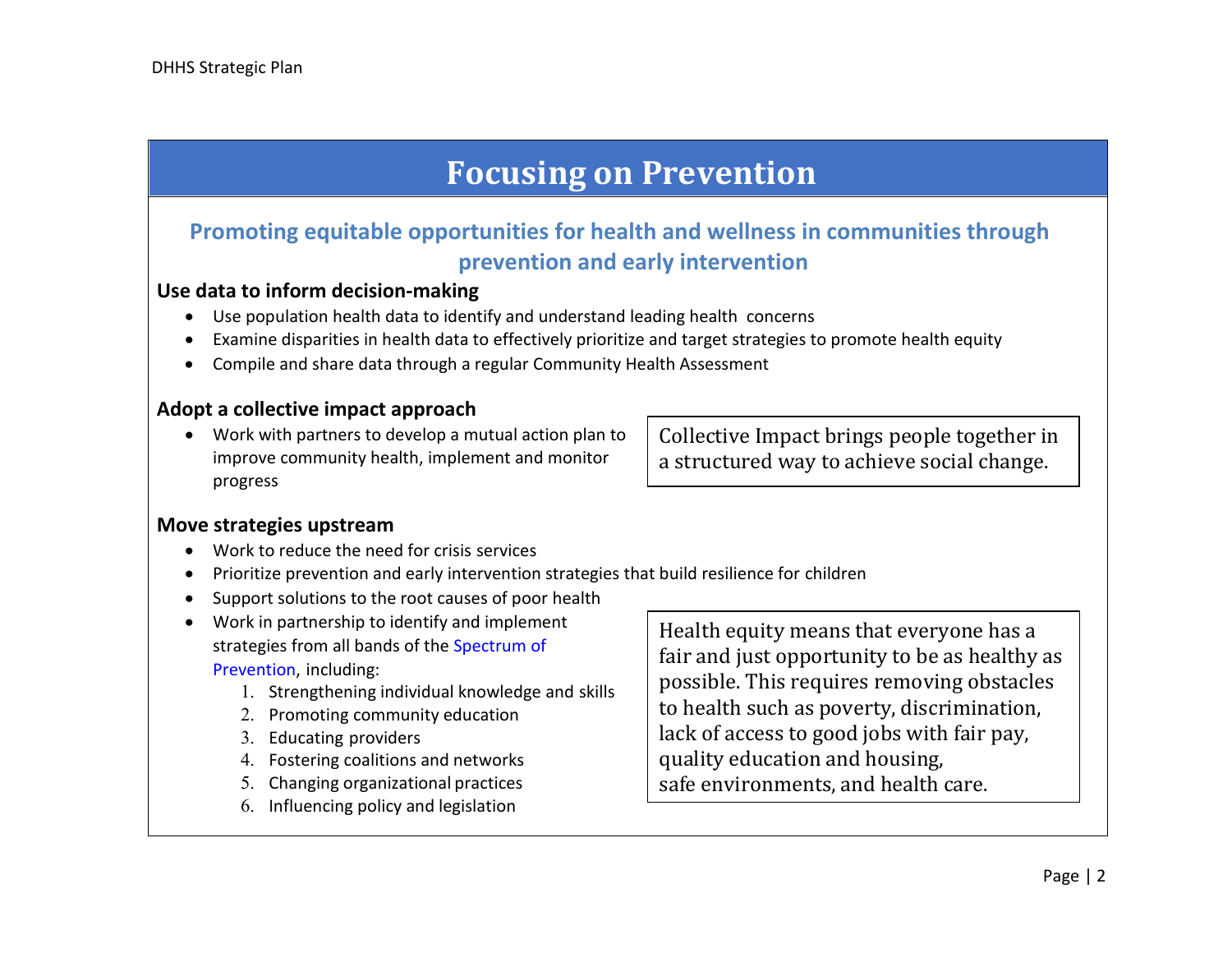# **People Helping People**

### **Providing accessible, culturally responsive services to all regions of the county**

#### **Improve service delivery**

- Seek opportunities for innovation to increase the effectiveness of poverty-reducing programs that promote selfsufficiency and recovery
- Develop trauma-informed programs and staff to effectively address adverse childhoodexperiences
- Continue commitment to the use of evidence-based practices.

#### **Strengthen relationships with Tribal and other government entities**

- Use and model Humboldt Practice Model values in our interactions with others
- Explore the development of working agreements with Tribal governments
- Leverage partnerships and resources to strengthen housing security
- Continue decentralizing services throughout the county, co-locating with partners, to meet communityidentified needs in culturally responsive ways.

Humboldt Practice Model values: -Honesty, transparency and trust -Fairness and equity -Accountability and results